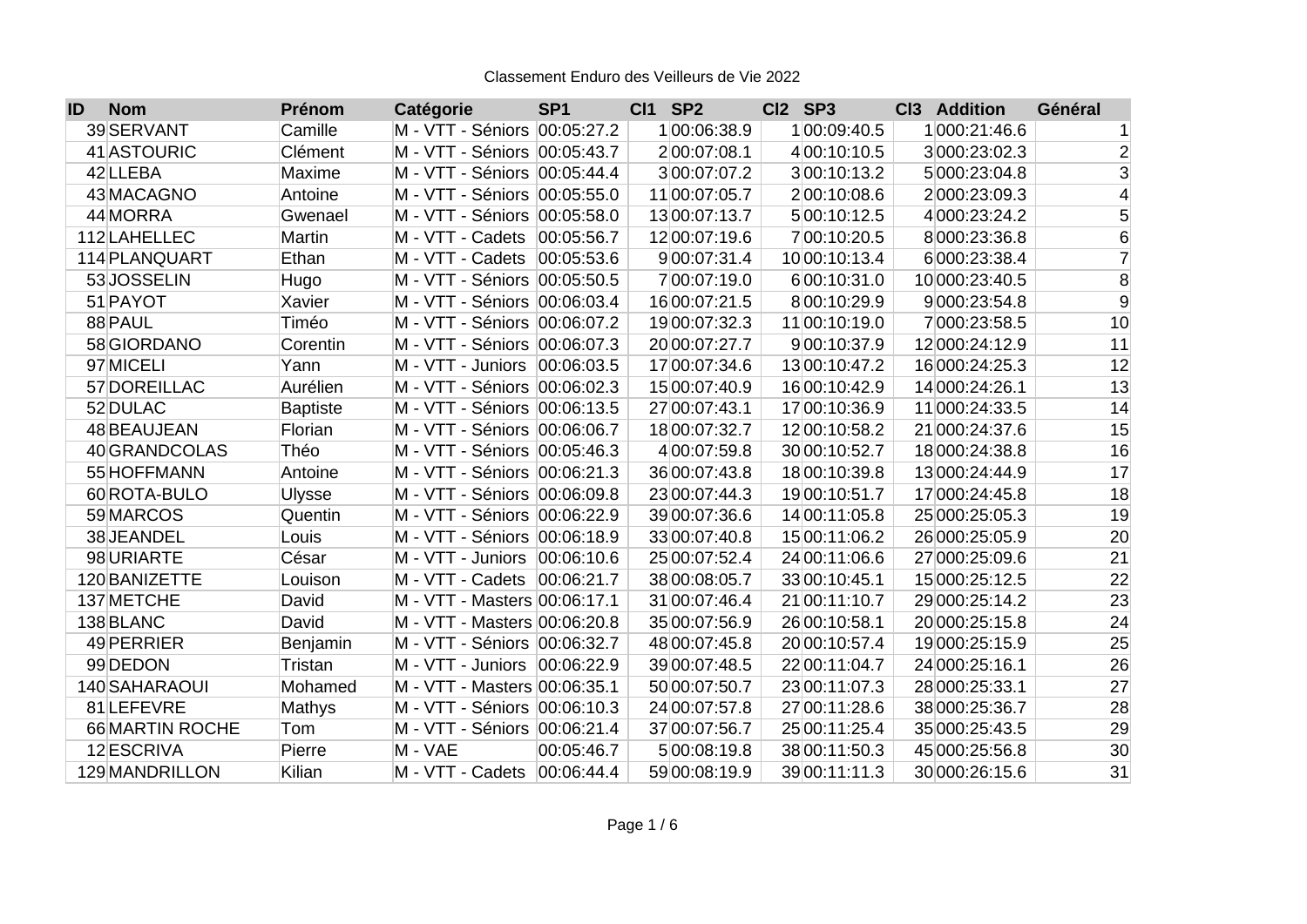| <b>Nom</b><br>ID    | Prénom         | Catégorie                      | <b>SP1</b> | <b>CI1 SP2</b> | Cl2 SP3        | C <sub>13</sub><br><b>Addition</b> | Général |
|---------------------|----------------|--------------------------------|------------|----------------|----------------|------------------------------------|---------|
| 61 WIDMER           | Paul emile     | M - VTT - Séniors 00:06:17.5   |            | 32 00:08:32.2  | 44 00:11:26.4  | 36 000:26:16.1                     | 32      |
| 107 BRIOT           | <b>Joris</b>   | M - VTT - Juniors              | 00:06:54.9 | 66 00:08:18.6  | 37 00:11:11.4  | 31 000:26:24.9                     | 33      |
| 78LENS              | Alex           | M - VTT - Séniors  00:06:44.3  |            | 58 00:08:16.9  | 36 00:11:28.4  | 37 000:26:29.6                     | 34      |
| 62 FAUVEL           | Matthieu       | M - VTT - Séniors 00:06:48.3   |            | 62 00:08:05.5  | 32 00:11:38.8  | 40 000:26:32.6                     | 35      |
| 77 GUEDER           | Florian        | M - VTT - Séniors 00:06:42.8   |            | 55 00:08:11.6  | 34 00:11:43.3  | 43 000:26:37.7                     | 36      |
| 130 MICALLEF        | Thomas         | M - VTT - Cadets               | 00:06:30.5 | 46 00:08:47.4  | 51 00:11:21.0  | 33 000:26:38.9                     | 37      |
| 50 AUDIBERT         | <b>Marius</b>  | M - VTT - Séniors 00:06:29.5   |            | 44 00:08:22.3  | 40 00:11:50.7  | 46 000:26:42.5                     | 38      |
| 54 CLOP             | Fabien         | M - VTT - Séniors 00:06:38.0   |            | 52 00:08:27.7  | 43 00:11:49.0  | 44 000:26:54.7                     | 39      |
| 20 VALROFF          | Romain         | M - VTT - Séniors 00:06:48.3   |            | 62 00:08:32.2  | 44 00:11:39.0  | 41 000:26:59.5                     | 40      |
| 19 FALQUE           | Arthur         | M - VAE                        | 00:05:50.2 | 6 00:08:44.4   | 50 00:12:26.9  | 58 000:27:01.5                     | 41      |
| $116$ HAN           | Thomas         | M - VTT - Cadets               | 00:07:59.1 | 115 00:08:05.1 | 31 00:11:03.1  | 22 000:27:07.3                     | 42      |
| 76 MESTRES          | Alexandre      | M - VTT - Séniors 00:06:55.1   |            | 67 00:08:51.2  | 53 00:11:21.8  | 34 000:27:08.1                     | 43      |
| 64 REINER           | Emmanuel       | M - VTT - Séniors   00:06:48.2 |            | 61 00:08:34.5  | 46 00:11:59.3  | 49 000:27:22.0                     | 44      |
| 86 MORAND           | Antonin        | M - VTT - Séniors   00:08:11.7 |            | 118 00:07:59.4 | 28 00:11:13.6  | 32 000:27:24.7                     | 45      |
| 142 GRANDCOLAS      | Stéphane       | M - VTT - Masters 00:07:20.6   |            | 84 00:08:24.3  | 41 00:11:50.3  | 45 000:27:35.2                     | 46      |
| 109 CAZALS          | Mathis         | M - VTT - Juniors              | 00:06:44.2 | 57 00:09:16.4  | 77 00:11:40.4  | 42 000:27:41.0                     | 47      |
| 108 GRANDSIRE       | Vincent        | M - VTT - Juniors              | 00:06:58.2 | 69 00:08:42.2  | 49 00:12:06.4  | 51 000:27:46.8                     | 48      |
| 144 CHEVALIER       | Cyril          | M - VTT - Masters 00:06:35.8   |            | 51 00:07:59.7  | 29 00:13:11.4  | 80 000:27:46.9                     | 49      |
| 93 BAGNOL           | Théo           | M - VTT - Séniors 00:07:03.1   |            | 72 00:08:34.4  | 45 00:12:09.8  | 52 000:27:47.3                     | 50      |
| 87 PASTOR           | Hugo           | M - VTT - Séniors   00:06:56.4 |            | 68 00:08:54.0  | 56 00:12:04.3  | 50 000:27:54.7                     | 51      |
| 141 WIDMER          | Pascal         | M - VTT - Masters 00:07:19.7   |            | 82 00:08:51.5  | 54 00:11:58.1  | 48 000:28:09.3                     | 52      |
| 14 MARTY            | Cyril          | M - VAE                        | 00:06:08.8 | 22 00:09:10.6  | 71 00:13:00.5  | 72 000:28:19.9                     | 53      |
| 9REGGIO             | Cyril          | M - VTT - Masters 00:07:28.7   |            | 95 00:08:59.8  | 63 00:11:55.9  | 47 000:28:24.4                     | 54      |
| 158 BERTRAND        | Cyril          | M - VTT - Masters 00:07:07.1   |            | 74 00:09:04.5  | 67 00:12:13.8  | 53 000:28:25.4                     | 55      |
| 17 MALEN            | <b>Nicolas</b> | M - VAE                        | 00:06:07.5 | 21 00:09:08.4  | 70 00:13:10.8  | 78 000:28:26.7                     | 56      |
| 151 ZINS            | Grégory        | M - VTT - Masters 00:06:27.7   |            | 43 00:10:22.8  | 99 00:11:36.9  | 39 000:28:27.4                     | 57      |
| 16BRICOUT           | Alexandre      | M - VAE                        | 00:06:16.7 | 30 00:08:40.8  | 48 00:13:31.2  | 83 000:28:28.7                     | 58      |
| 4LASSUS             | Christophe     | M - VAE                        | 00:06:23.8 | 40 00:08:56.9  | 60 00:13:09.7  | 77 000:28:30.4                     | 59      |
| 101 PAILLUSSON      | Pierre         | M - VTT - Juniors              | 00:06:13.8 | 28 00:11:20.8  | 116 00:11:03.6 | 23 000:28:38.2                     | 60      |
| 29 MORETTI          | Pierre         | M - VAE                        | 00:06:25.1 | 42 00:08:59.0  | 62 00:13:15.8  | 82 000:28:39.9                     | 61      |
| 149 VILLEPRAT COMAS | Christophe     | M - VTT - Masters 00:07:21.3   |            | 85 00:08:52.0  | 55 00:12:29.0  | 59 000:28:42.3                     | 62      |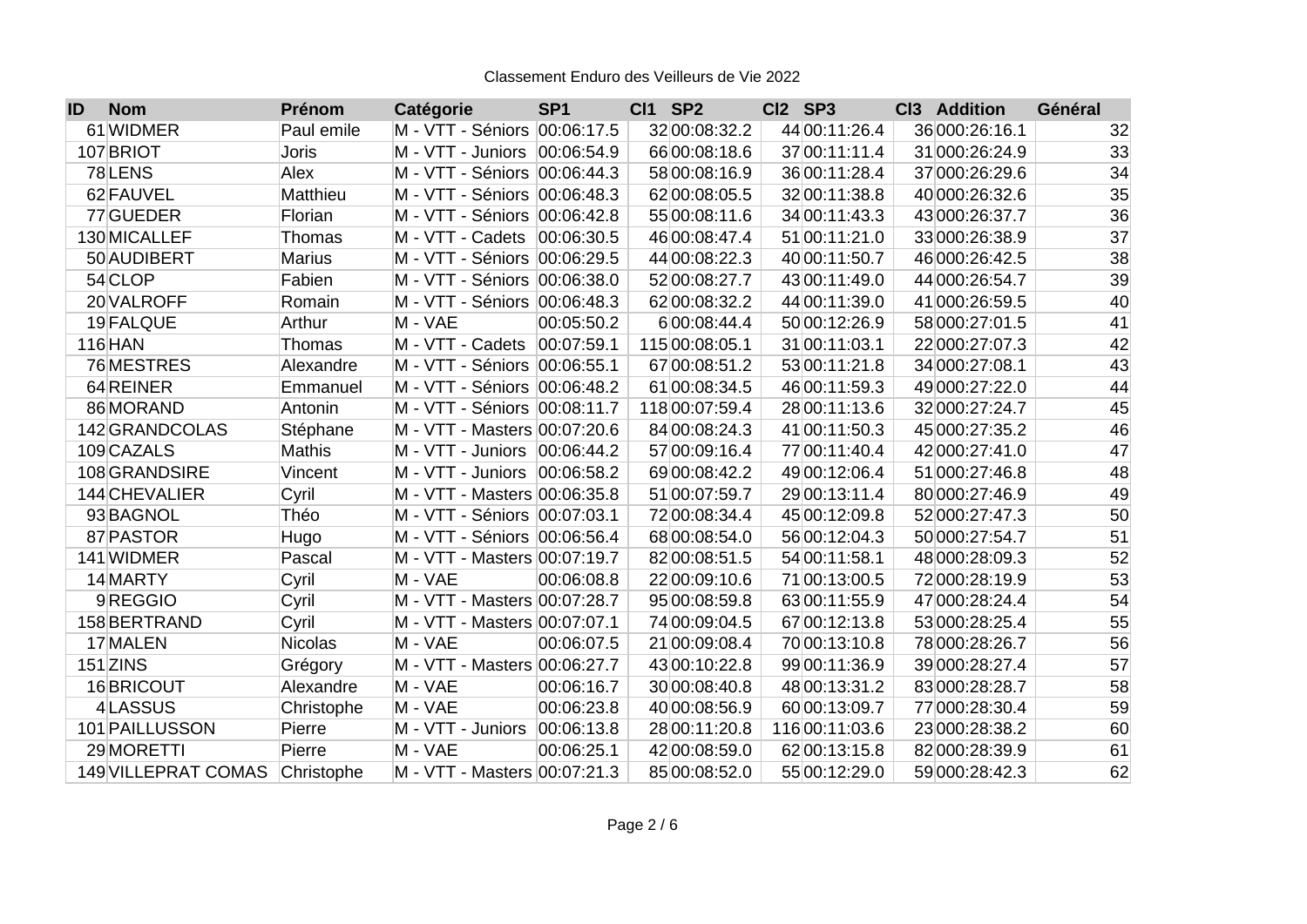| <b>Nom</b><br>ID   | Prénom         | Catégorie                      | <b>SP1</b> | <b>CI1 SP2</b> | Cl2 SP3        | <b>Addition</b><br>C <sub>13</sub> | Général         |
|--------------------|----------------|--------------------------------|------------|----------------|----------------|------------------------------------|-----------------|
| 23 GUILLOU         | Maxime         | M - VAE                        | 00:05:54.7 | 10 00:08:57.1  | 61 00:13:52.7  | 89 000:28:44.5                     | 63              |
| 136 VON VINTSCHGER | Florian        | M - VTT - Cadets               | 00:07:21.8 | 87 00:09:00.5  | 64 00:12:22.3  | 56 000:28:44.6                     | 64              |
| 162 TODISCO        | Yani           | M - VAE                        | 00:06:20.1 | 34 00:09:17.7  | 78 00:13:11.2  | 79 000:28:49.0                     | 65              |
| 85 MESNARD         | Quentin        | M - VTT - Séniors              | 00:07:36.4 | 102 00:08:54.2 | 57 00:12:19.3  | 55 000:28:49.9                     | 66              |
| 82LOZÉ             | Calvin         | M - VTT - Séniors 00:07:19.6   |            | 81 00:08:55.4  | 58 00:12:40.7  | 63 000:28:55.7                     | 67              |
| 84 MAYOL           | <b>Bastien</b> | M - VTT - Séniors 00:07:21.4   |            | 86 00:09:13.2  | 74 00:12:26.4  | 57 000:29:01.0                     | 68              |
| 32 ROUSSANGE       | Pierre-marie   | M - VAE                        | 00:06:02.2 | 14 00:09:52.9  | 86 00:13:12.0  | 81 000:29:07.1                     | 69              |
| $37$ GAY           | Pascal         | M - VAE                        | 00:06:41.8 | 54 00:09:22.6  | 81 00:13:02.9  | 74 000:29:07.3                     | 70              |
| 139 BLESSON        | Rémi           | M - VTT - Masters 00:07:17.6   |            | 79 00:09:04.4  | 66 00:12:54.4  | 70 000:29:16.4                     | 71              |
| 67 BREYAULT        | Anthony        | M - VTT - Séniors 00:07:25.7   |            | 92 00:09:11.5  | 72 00:12:41.2  | 64 000:29:18.4                     | $\overline{72}$ |
| 5BRUNET            | Christian      | M - VAE                        | 00:06:29.9 | 45 00:09:15.7  | 76 00:13:32.9  | 85 000:29:18.5                     | 73              |
| 94 WALTER          | Remy           | M - VTT - Séniors 00:07:22.4   |            | 90 00:09:19.7  | 80 00:12:39.2  | 62 000:29:21.3                     | 74              |
| 70 CHAMPAGNE       | Florian        | M - VTT - Séniors 00:07:29.4   |            | 96 00:09:05.2  | 68 00:12:48.4  | 65 000:29:23.0                     | 75              |
| 68 CATINEAU        | <b>Charles</b> | M - VTT - Séniors   00:07:27.2 |            | 94 00:08:56.7  | 59 00:12:59.8  | 71 000:29:23.7                     | 76              |
| 73 GUIS            | Sylvain        | M - VTT - Séniors 00:07:39.4   |            | 105 00:09:13.4 | 75 00:12:37.3  | 61 000:29:30.1                     | $\overline{77}$ |
| 18 TALON           | Julien         | M - VAE                        | 00:06:32.4 | 47 00:09:33.1  | 83 00:13:32.6  | 84 000:29:38.1                     | 78              |
| 157 POLESSO        | Peter          | M - VTT - Masters 00:07:19.0   |            | 80 00:09:29.3  | 82 00:12:53.1  | 69 000:29:41.4                     | 79              |
| 106 ABED           | Soel           | M - VTT - Juniors              | 00:07:31.5 | 97 00:09:08.2  | 69 00:13:06.4  | 76 000:29:46.1                     | 80              |
| 83 MAURIN          | Vincent        | M - VTT - Séniors   00:07:20.0 |            | 83 00:09:11.9  | 73 00:13:31.2  | 83 000:30:03.1                     | 81              |
| 119 VIRIOT         | Eliott         | M - VTT - Cadets               | 00:06:51.7 | 64 00:08:13.0  | 35 00:15:10.4  | 102 000:30:15.1                    | 82              |
| 150 MARTINAND      | Denis          | M - VTT - Masters 00:07:51.6   |            | 112 00:09:43.4 | 84 00:12:52.3  | 68 000:30:27.3                     | 83              |
| 154 LEDOYEN        | Pierre         | M - VTT - Masters 00:07:40.8   |            | 107 00:09:51.3 | 85 00:13:05.1  | 75 000:30:37.2                     | 84              |
| 123 GUITER         | Nino           | M - VTT - Cadets               | 00:07:38.8 | 104 00:10:01.2 | 89 00:13:02.6  | 73 000:30:42.6                     | 85              |
| 161 LEFEBVRE       | <b>Didier</b>  | M - VTT - Masters 00:08:04.1   |            | 116 00:09:55.0 | 88 00:12:52.0  | 66 000:30:51.1                     | 86              |
| 7CADET             | Olivier        | M - VAE                        | 00:06:47.4 | 60 00:10:01.4  | 90 00:14:05.9  | 91 000:30:54.7                     | 87              |
| 126 HERMELINE      | Nathan         | M - VTT - Cadets               | 00:07:01.7 | 70 00:11:41.6  | 120 00:12:36.8 | 60 000:31:20.1                     | 88              |
| 3 PENA             | Anthony        | M - VAE                        | 00:06:15.7 | 29 00:12:16.1  | 125 00:12:52.2 | 67 000:31:24.0                     | 89              |
| 72 FLURIAN         | Thibault       | M - VTT - Séniors              | 00:07:42.2 | 108 00:10:06.2 | 93 00:13:42.9  | 88 000:31:31.3                     | 90              |
| 250 Ouvreur        |                | 1M - VTT - Masters 00:06:24.0  |            | 41 00:09:53.4  | 87 00:15:14.1  | 103 000:31:31.5                    | 91              |
| 100 BARALE         | Théo           | M - VTT - Juniors              | 00:07:40.5 | 106 00:10:15.4 | 95 00:13:39.1  | 86 000:31:35.0                     | 92              |
| 34 TARGAT          | Lénaïc         | M - VAE                        | 00:06:44.4 | 59 00:10:26.1  | 100 00:14:28.9 | 96 000:31:39.4                     | 93              |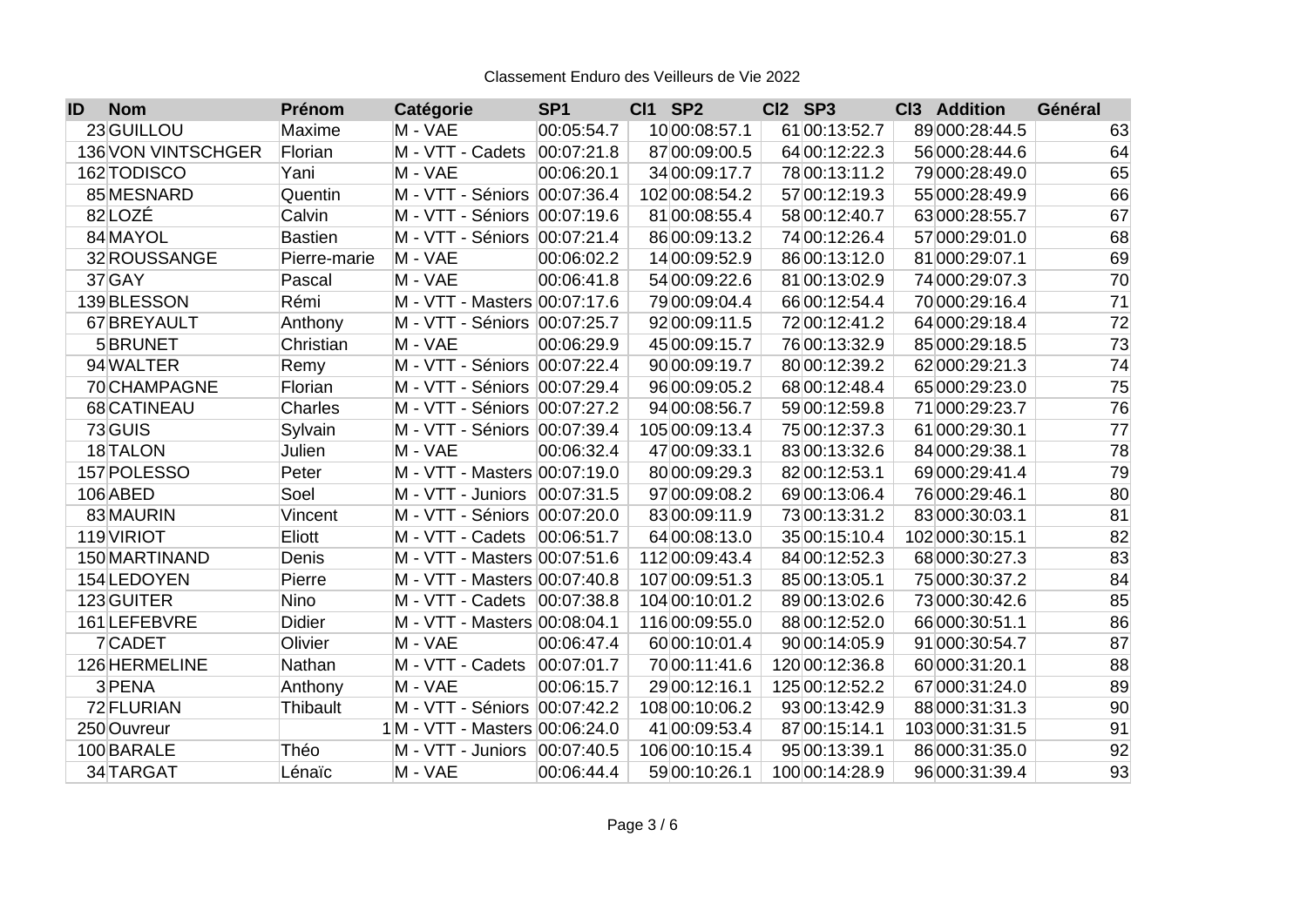| <b>Nom</b><br>ID          | Prénom        | Catégorie                     | <b>SP1</b> | <b>CI1 SP2</b> | Cl2 SP3        | <b>Addition</b><br>C <sub>13</sub> | Général |
|---------------------------|---------------|-------------------------------|------------|----------------|----------------|------------------------------------|---------|
| 96JONATHAN                | Cazau         | M - VTT - Séniors 00:08:15.0  |            | 121 00:10:07.0 | 94 00:13:42.7  | 87 000:32:04.7                     | 94      |
| 146 DAGOSTINO             | Julien        | M - VTT - Masters 00:07:35.7  |            | 101 00:10:18.5 | 97 00:14:10.6  | 93 000:32:04.8                     | 95      |
| 71 COUTURIER              | Mikael        | M - VTT - Séniors 00:07:34.5  |            | 99 00:10:20.5  | 98 00:14:17.3  | 94 000:32:12.3                     | 96      |
| 36 ZITO                   | Sebastiano    | M - VAE                       | 00:07:16.3 | 78 00:10:41.2  | 105 00:14:36.4 | 99 000:32:33.9                     | 97      |
| 13 GARCIA                 | <b>Maxime</b> | M - VAE                       | 00:06:33.2 | 49 00:11:33.6  | 118 00:14:33.9 | 97 000:32:40.7                     | 98      |
| <b>135 TARRET STOCCHI</b> | <b>Marius</b> | M - VTT - Cadets              | 00:07:38.6 | 103 00:11:02.6 | 111 00:14:01.6 | 90 000:32:42.8                     | 99      |
| 122 CHRISTIN              | Dorian        | M - VTT - Cadets              | 00:07:22.2 | 89 00:09:19.1  | 79 00:16:31.3  | 113 000:33:12.6                    | 100     |
| 1WACHTER                  | Matéo         | M - VAE                       | 00:12:34.2 | 139 00:08:36.2 | 47 00:12:14.1  | 54 000:33:24.5                     | 101     |
| 145 COLLETTE              | Rodolphe      | M - VTT - Masters 00:08:40.1  |            | 126 00:10:47.5 | 107 00:14:08.1 | 92 000:33:35.7                     | 102     |
| 74 GARCIA                 | Alban         | M - VTT - Séniors 00:08:12.5  |            | 119 00:10:26.8 | 101 00:14:59.7 | 101 000:33:39.0                    | 103     |
| 31 POULHAZAN              | Sebastien     | M - VAE                       | 00:07:09.0 | 76 00:11:11.0  | 113 00:15:27.1 | 106 000:33:47.1                    | 104     |
| 35 VESCHI                 | José-maria    | M - VAE                       | 00:07:56.2 | 113 00:11:45.0 | 122 00:14:28.0 | 95 000:34:09.2                     | 105     |
| 10 DELANNOY               | Guillaume     | M - VAE                       | 00:07:48.0 | 110 00:10:40.5 | 104 00:15:42.9 | 109 000:34:11.4                    | 106     |
| 131 REBILLARD             | <b>Mathis</b> | M - VTT - Cadets              | 00:09:21.6 | 135 00:10:29.9 | 102 00:14:36.0 | 98 000:34:27.5                     | 107     |
| 11 DAYEZ                  | Romain        | M - VAE                       | 00:08:10.0 | 117 00:11:33.6 | 118 00:15:27.8 | 107 000:35:11.4                    | 108     |
| 28 AQUE                   | Jean philippe | M - VAE                       | 00:07:47.8 | 109 00:11:11.8 | 114 00:16:17.0 | 112 000:35:16.6                    | 109     |
| 91 TILLET                 | Quentin       | M - VTT - Séniors  00:08:14.9 |            | 120 00:11:15.6 | 115 00:15:53.7 | 111 000:35:24.2                    | 110     |
| 147 ROUSSEL               | Nicolad       | M - VTT - Masters 00:09:17.5  |            | 133 00:10:59.0 | 109 00:15:16.5 | 105 000:35:33.0                    | 111     |
| 75 PIETRERA               | Lucas         | M - VTT - Séniors 00:08:44.7  |            | 127 00:11:43.7 | 121 00:15:15.2 | 104 000:35:43.6                    | 112     |
| 25 LEROY                  | <b>Benoit</b> | M - VAE                       | 00:07:35.1 | 100 00:11:25.9 | 117 00:17:13.8 | 115 000:36:14.8                    | 113     |
| 27 PARDINI                | Christophe    | M - VAE                       | 00:07:10.8 | 77 00:14:21.0  | 130 00:14:52.1 | 100 000:36:23.9                    | 114     |
| 155 LESCAUT               | Vincent       | M - VTT - Masters 00:09:12.4  |            | 131 00:11:39.2 | 119 00:15:33.7 | 108 000:36:25.3                    | 115     |
| 24 JAYNE                  | Vincent       | M - VAE                       | 00:06:50.4 | 63 00:10:05.1  | 92 00:19:30.1  | 116 000:36:25.6                    | 116     |
| 26 MORANDEAU              | David         | M - VAE                       | 00:07:08.0 | 75 00:14:30.5  | 131 00:15:46.2 | 110 000:37:24.7                    | 117     |
| 156 MIKOLAJCZYK           | Cyril         | M - VTT - Masters 00:10:29.7  |            | 137 00:12:36.9 | 128 00:16:43.4 | 114 000:39:50.0                    | 118     |
| 89 PULIZZI                | Christophe    | M - VTT - Séniors  00:07:04.1 |            | 73 00:08:50.7  | 52 00:26:48.5  | 118 000:42:43.3                    | 119     |
| 125 HALLERMEYER           | Aurelien      | M - VTT - Cadets              | 00:07:01.8 | 71 00:09:01.9  | 65 00:31:57.3  | 119 000:48:01.0                    | 120     |
| 65LE BOEDEC               | <b>Thomas</b> | M - VTT - Séniors 00:08:54.4  |            | 128 00:33:30.6 | 135 00:21:21.9 | 117 001:03:46.9                    | 121     |
| 115 POLI                  | Thomas        | M - VTT - Cadets              | 00:06:43.4 | 56 00:08:24.9  | 42             |                                    |         |
| 103 GRARDEL               | Noan          | M - VTT - Juniors             | 00:06:11.9 | 26 00:10:54.8  | 108            |                                    |         |
| 121 CHAUVET               | Vincent       | M - VTT - Cadets              | 00:07:26.6 | 93 00:10:15.6  | 96             |                                    |         |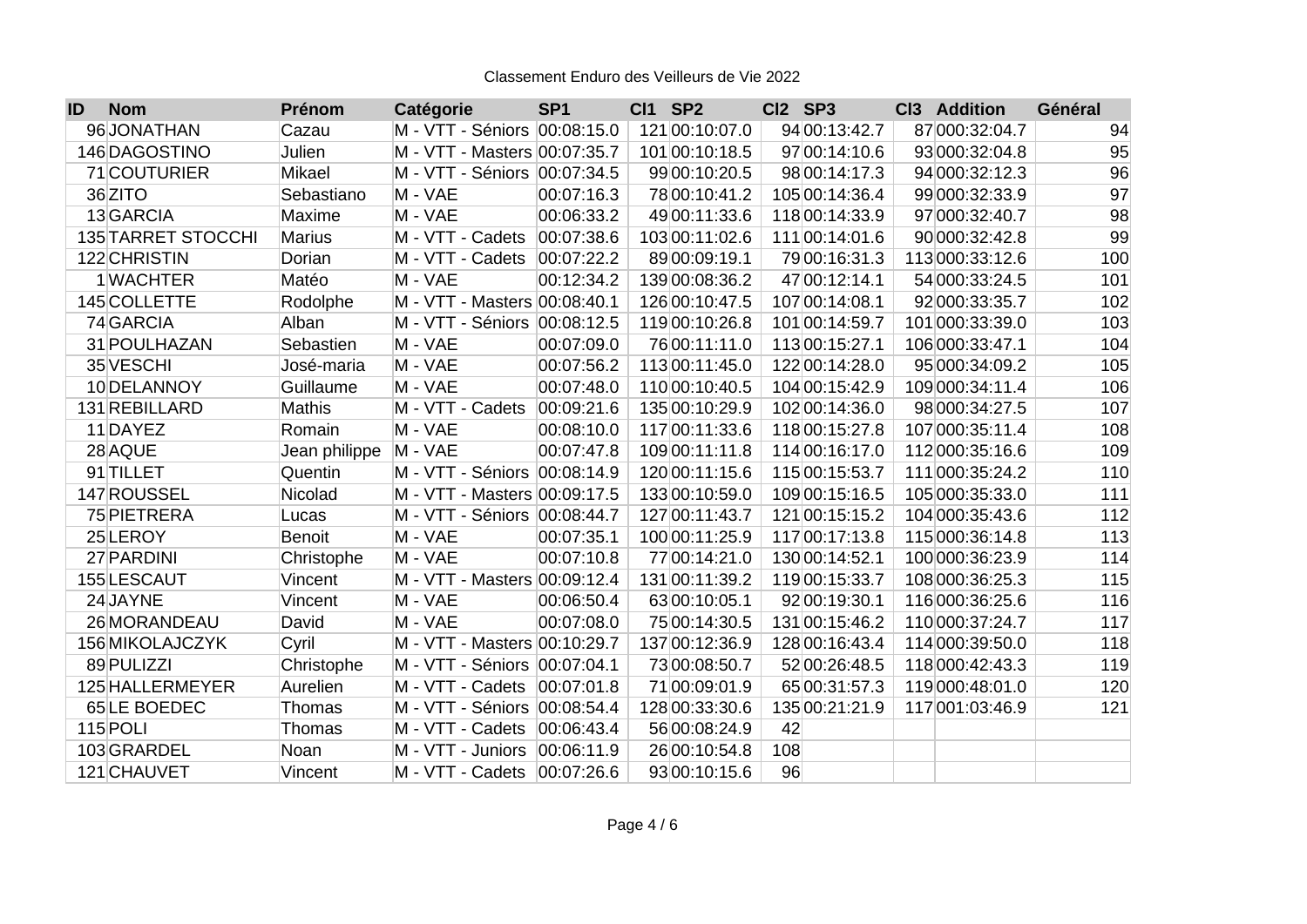| ID | <b>Nom</b>          | Prénom         | Catégorie                     | SP <sub>1</sub> | <b>CI1 SP2</b> | CI2 SP3 | Cl3 Addition | Général |
|----|---------------------|----------------|-------------------------------|-----------------|----------------|---------|--------------|---------|
|    | 117 VERANE          | Gaspard        | M - VTT - Cadets   00:07:22.0 |                 | 88 00:10:40.2  | 103     |              |         |
|    | 153 GARCIA          | Lionel         | M - VTT - Masters 00:08:19.6  |                 | 122 00:10:02.5 | 91      |              |         |
|    | 148 GONZALEZ        | Michel         | M - VTT - Masters 00:07:48.4  |                 | 111 00:11:00.9 | 110     |              |         |
|    | 152 BOYER           | <b>Mathias</b> | M - VTT - Masters 00:08:30.2  |                 | 125 00:10:42.4 | 106     |              |         |
|    | 132 RIBEIRO         | Gabriel        | M - VTT - Cadets 00:07:24.1   |                 | 91 00:11:56.8  | 123     |              |         |
|    | 110 GAFFET          | Gianni         | M - VTT - Juniors 00:08:28.3  |                 | 124 00:11:04.0 | 112     |              |         |
|    | 102 LEBEAU SANTIAGO | Erwan          | M - VTT - Juniors 00:07:34.0  |                 | 98 00:12:05.6  | 124     |              |         |
|    | 249 Ouvreur         |                | 2M - VTT - Masters 00:07:57.8 |                 | 114 00:12:21.3 | 126     |              |         |
|    | 124 GY-BEAUSOLEIL   | Christine      | M - VTT - Cadets   00:09:17.7 |                 | 134 00:12:27.4 | 127     |              |         |
|    | 90 RODRIGUEZ        | Franck         | M - VTT - Séniors 00:09:13.7  |                 | 132 00:13:17.7 | 129     |              |         |
|    | 21 LE BOEDEC        | Eric           | M - VAE                       | 00:09:03.7      | 130 00:15:14.2 | 132     |              |         |
|    | 8YEROUNIAN          | Cédric         | M - VAE                       | 00:08:27.6      | 123 00:17:23.8 | 133     |              |         |
|    | 22 GUGLIERI         | Yvan           | M - VAE                       | 00:11:15.1      | 138 00:17:55.2 | 134     |              |         |
|    | 2 AUBERT            | Flavio         | M - VAE                       | 00:05:51.1      | 8              |         |              |         |
|    | 113LOPEZ            | Dario          | M - VTT - Cadets              | 00:06:40.4      | 53             |         |              |         |
|    | 105 TORRESANI       | Matteo         | M - VTT - Juniors 00:06:54.8  |                 | 65             |         |              |         |
|    | 33 SOGORB           | Patrick        | M - VAE                       | 00:08:59.4      | 129            |         |              |         |
|    | 127LARIVIÈRE        | Jean-loup      | M - VTT - Cadets 00:09:22.4   |                 | 136            |         |              |         |
|    | 56 DEMAILLY         | Aurélien       | M - VTT - Séniors             |                 |                |         |              |         |
|    | 143 CALLETTA        | Francois       | M - VTT - Masters             |                 |                |         |              |         |
|    | 128 LEBOURGEOIS     | Alloys         | M - VTT - Cadets              |                 |                |         |              |         |
|    | 15 STRABACH         | Rémy           | M - VAE                       |                 |                |         |              |         |
|    | 45 ALTIMIRA         | <b>Jules</b>   | M - VTT - Séniors             |                 |                |         |              |         |
|    | 47 FRESC            | Thibaud        | M - VTT - Séniors             |                 |                |         |              |         |
|    | 95 BOURGUE          | Quentin        | M - VTT - Séniors             |                 |                |         |              |         |
|    | 46 DEOUNE           | Fabien         | M - VTT - Séniors             |                 |                |         |              |         |
|    | 80 ANDREU           | <b>Bastien</b> | M - VTT - Séniors             |                 |                |         |              |         |
|    | 118 MAGNAN          | Pablo          | M - VTT - Cadets              |                 |                |         |              |         |
|    | 6LE GALLIC          | Djèp           | M - VAE                       |                 |                |         |              |         |
|    | 69 CHAMAYOU         | Mathieu        | M - VTT - Séniors             |                 |                |         |              |         |
|    | 30 POINTES          | Christophe     | M - VAE                       |                 |                |         |              |         |